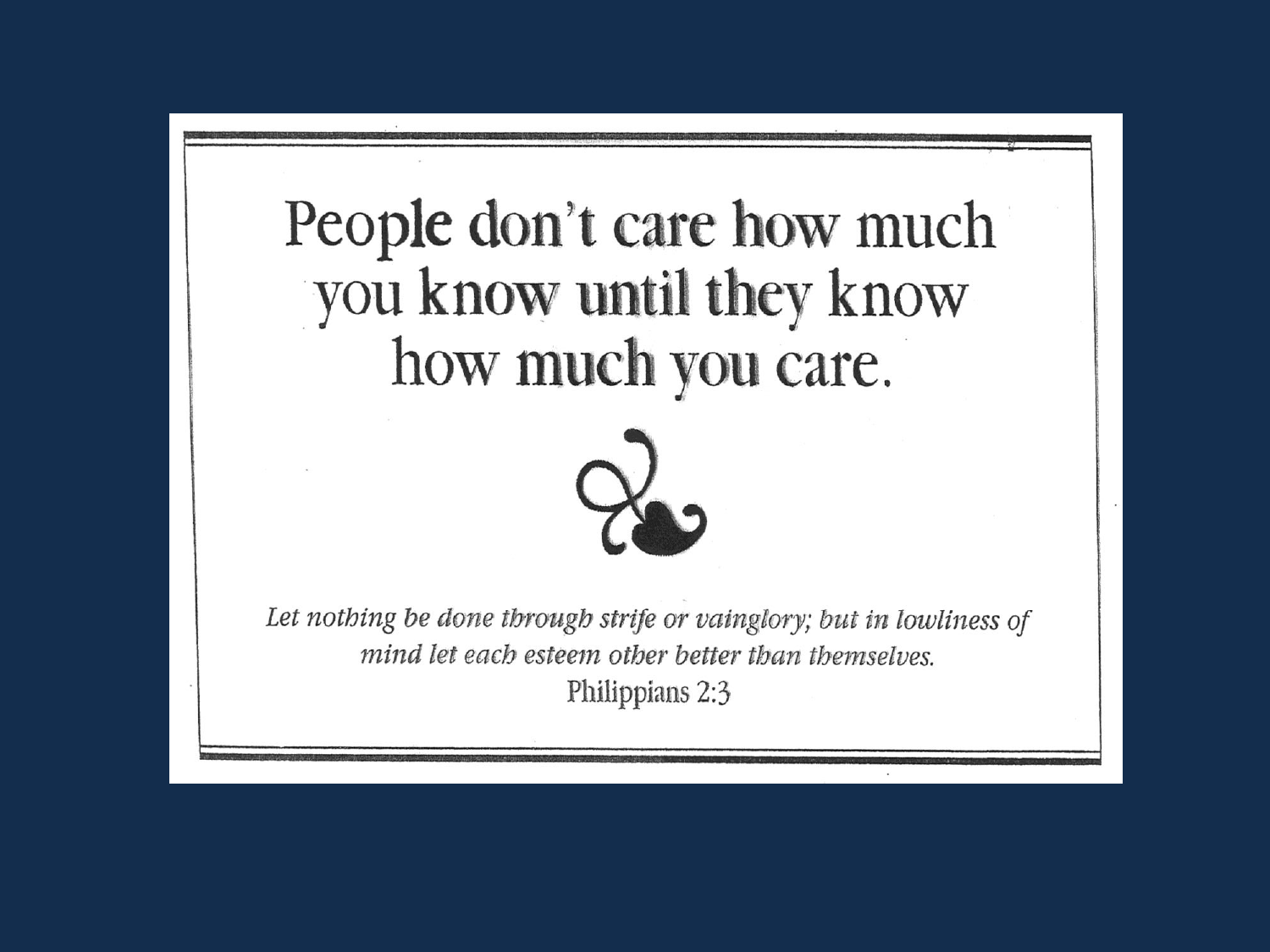# Ministry and Vision

# **Ministry**

Church encourages every member to practice individual priesthood of the believer ministry every day

### **Worship**

Church provides multiple opportunities to participate in worship both private and corporate for every member

### **Missions**

Church involves every member in a personal involvement in the mission enterprise of God's Kingdom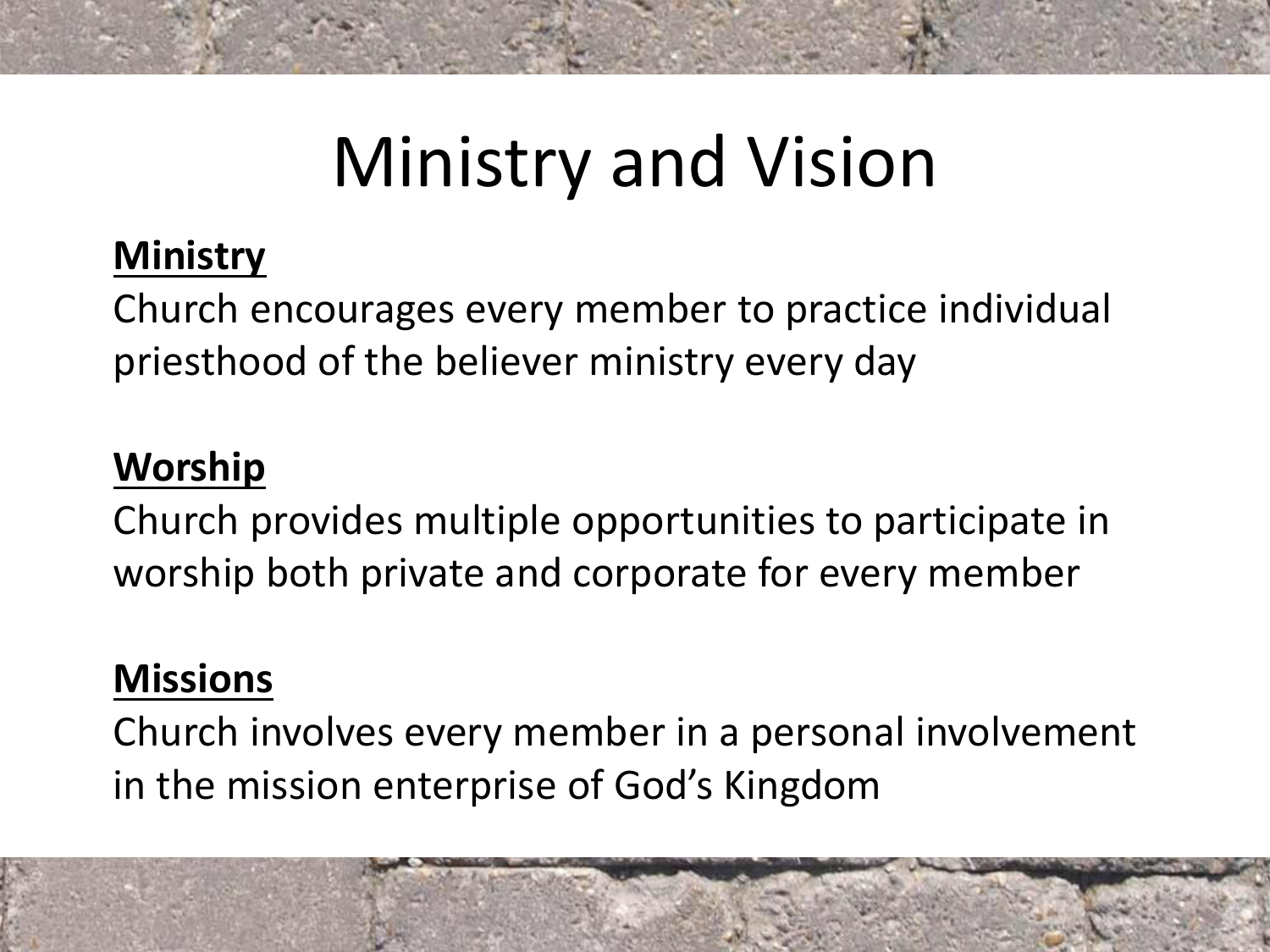# Flake's Five Laws of Sunday School Growth

- 1. Enlarge the organization
- 2. Provide the space
- 3. Train the workers
- 4. Discover and provide the prospects
- 5. Go after the prospects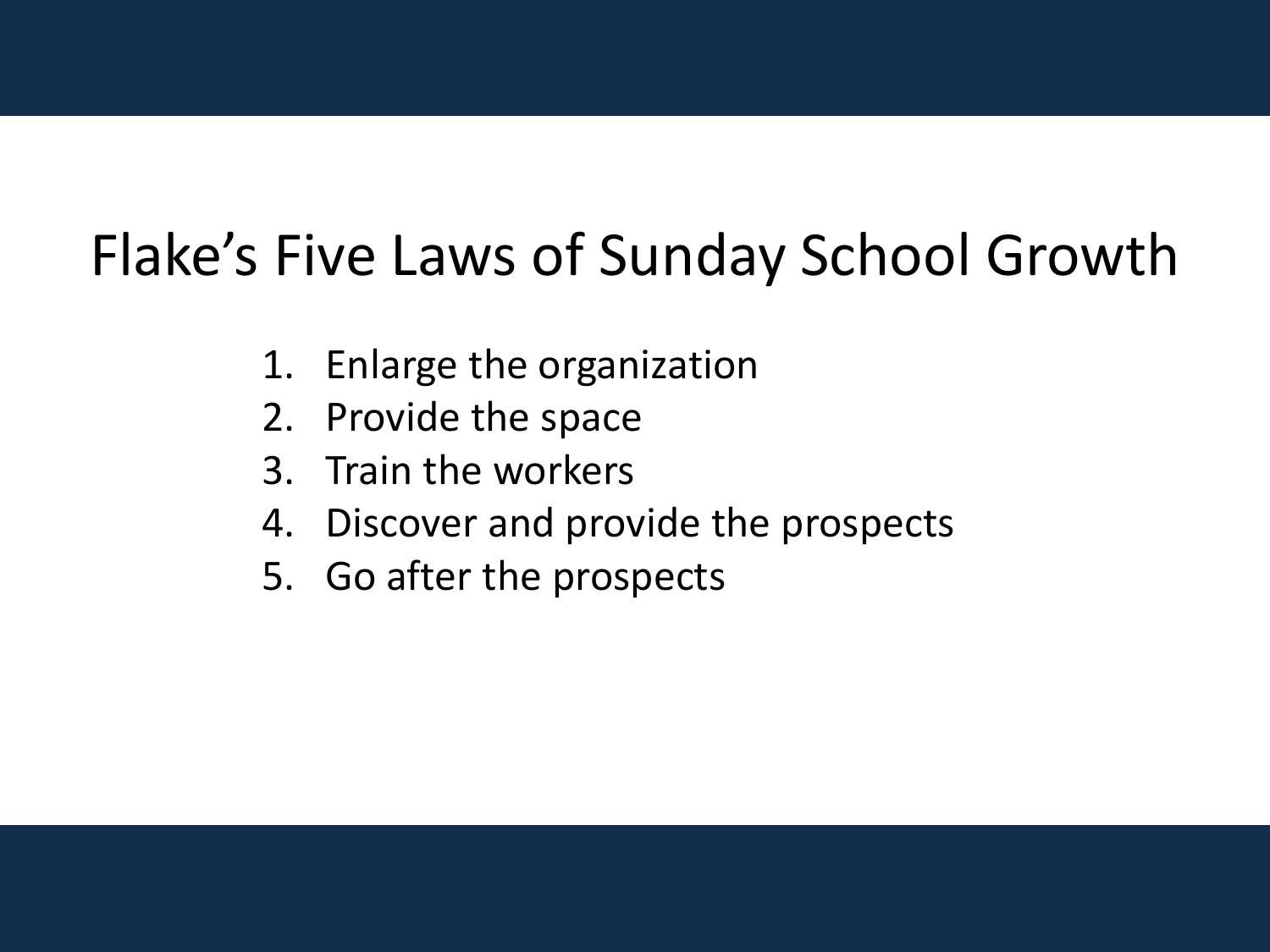# The Tasks of the Sunday School

- 1. Reach persons for Bible study.
- 2. Teach people the Bible.
- 3. Witness to persons about Christ and lead them into church membership
- 4. Minister to persons in need.
- 5. Lead members to worship.
- 6. Support the work of the church and the denomination.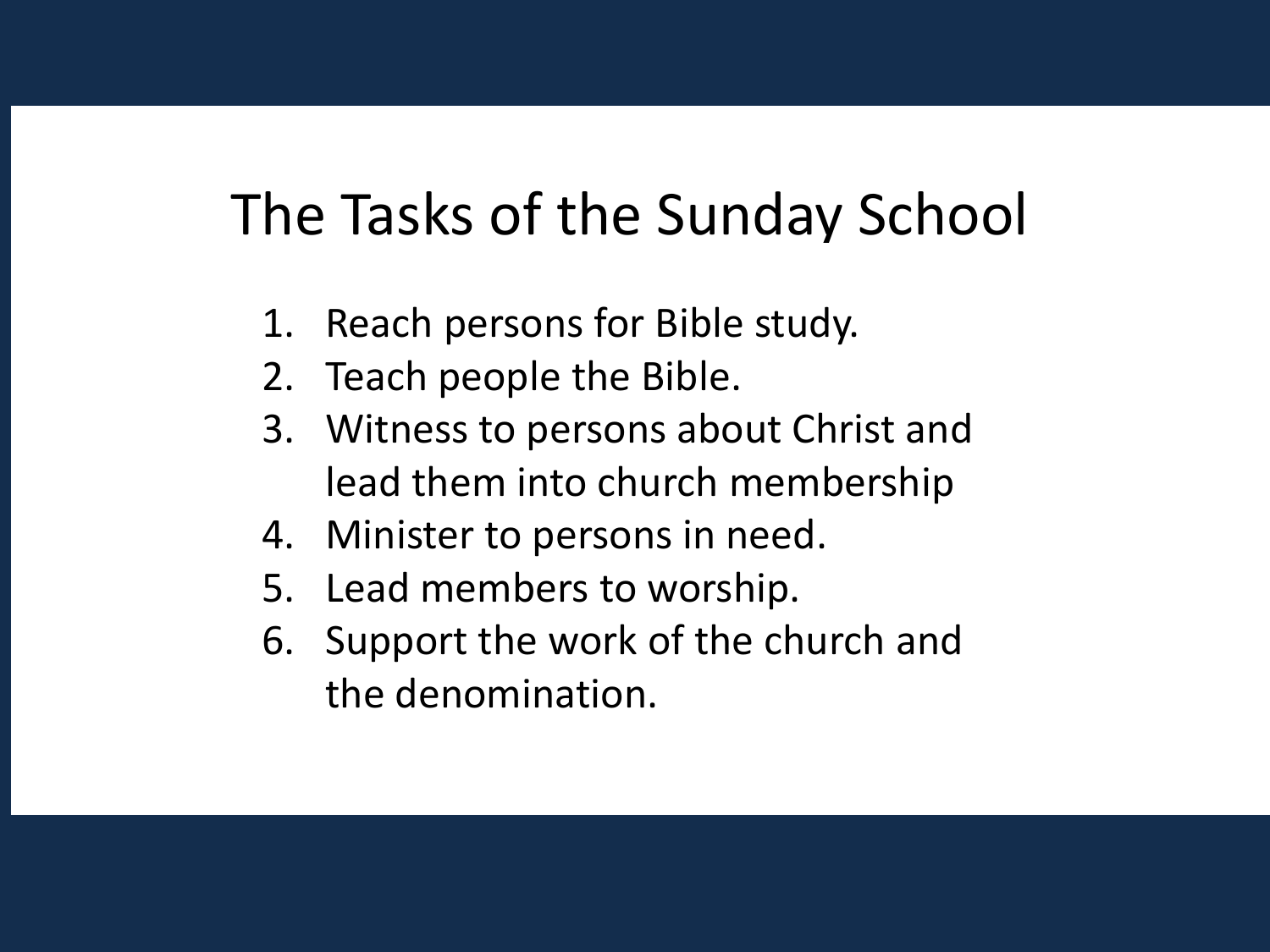BARRIERS SUNDAY SCHOOL SY OVERATTACHMENT TO ONE TEACHER SIC OVERATTACHMENT TO ONE CLASS SI OVERATTACHMENT TO ONE ROOM **IS SOLUTION: ANNUAL REORGANIZATION**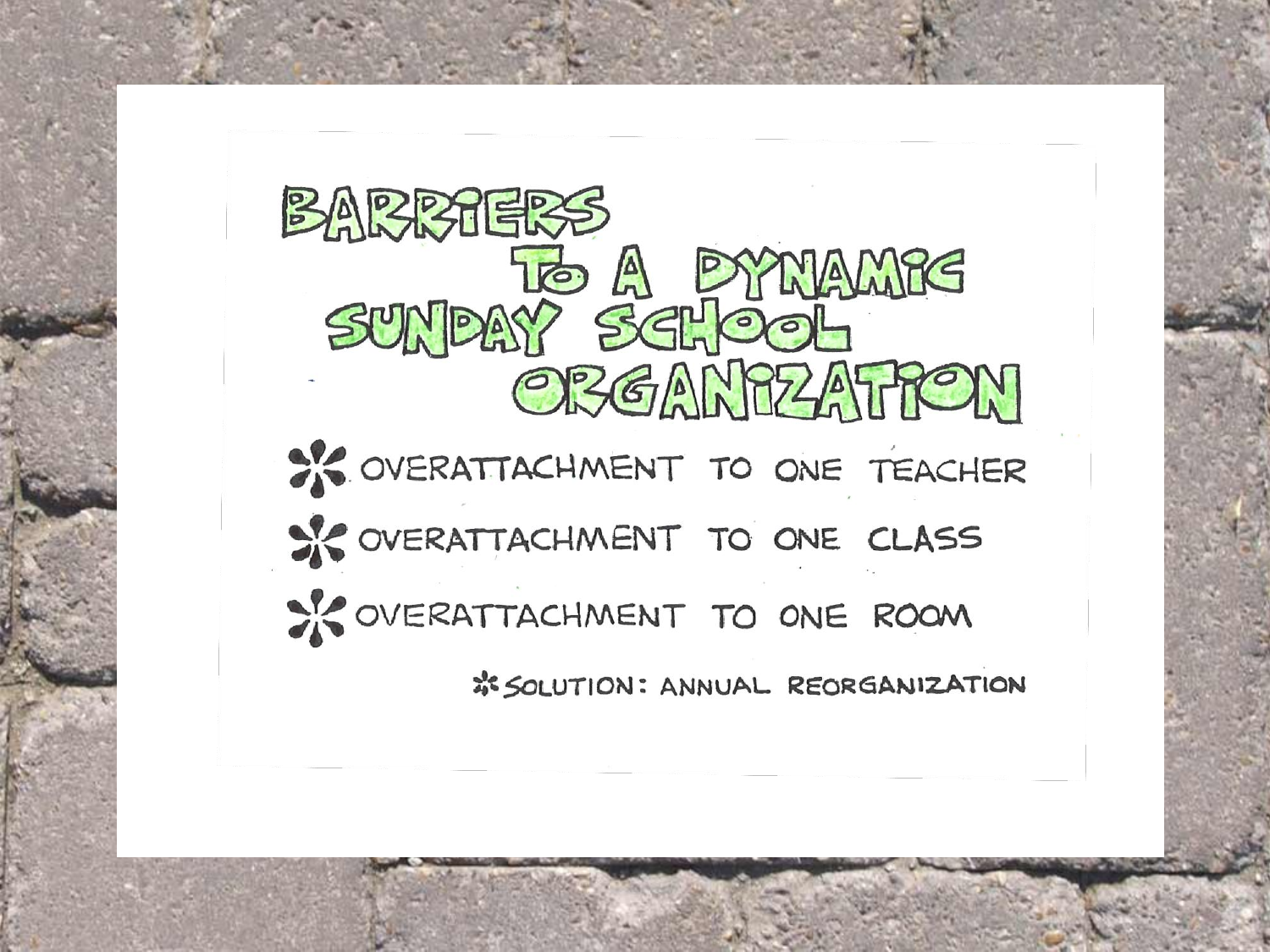Sunday School Organization Chart

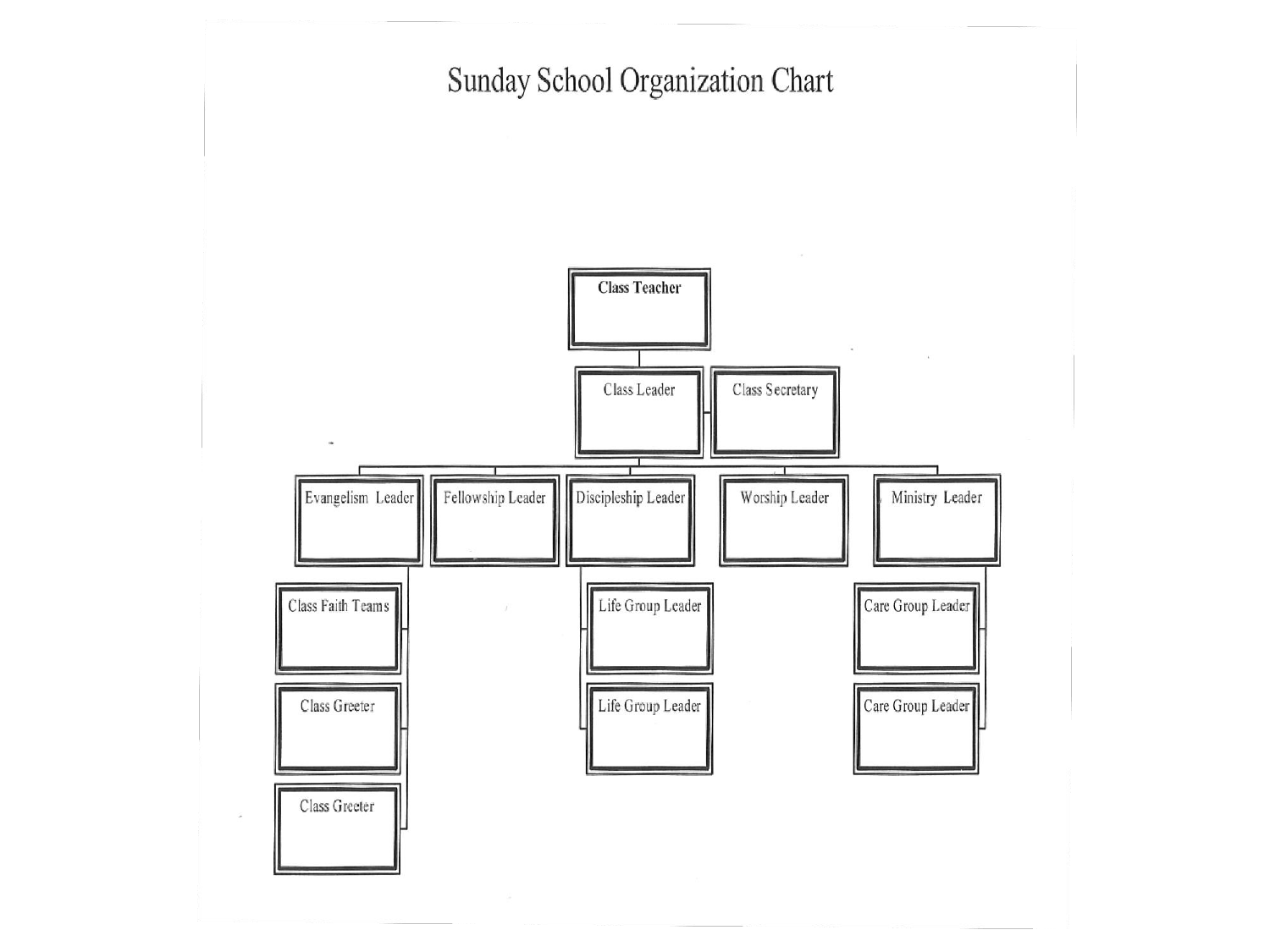#### **Metroplex Bible Class InTouch Ministry Guidelines**

#### **Objective:**

• To maintain a closer connection among class members and encourage continued attendance.

#### **Impact:**

• Close personal relationships established in a Bible Fellowship can be a major determinate as to why members will continue to attend a church.

#### **Organization:**

- 1. The Department Director will assign specific members to be the InTouch Leaders. These leaders follow the class organizational chart which positions them to be directly responsible to the Department Director and Teacher.
- 2. The InTouch Leaders, with the leadership of the Class Director/Teacher will select a couple/individual who will Apprentice and support the InTouch Leaders until they are proficient. At the conclusion of that period of training/support, the Apprentice couple/individual will take the position of InTouch Leaders. The previous leaders will assist the new InTouch Leaders as needed until an Apprentice Couple/Individual is selected to train and who will assist them until the new apprentice takes over.
- 3. The InTouch Leaders will select the necessary couples/individuals who will be classified as Captians.
- 4. The Captains are the heart of the InTouch Ministry because they are the ones who will be in personal contact with their assigned class members. The number of Captians needed will vary depending upon the size of the class. Ideally, Captains should not have more than approximately 10 couples/households assigned to them.
- 5. Couples/persons serving either as InTouch Leaders, Apprentice or Captians will be "regular attendees" of both Bible Fellowship and the Pastor led worship services.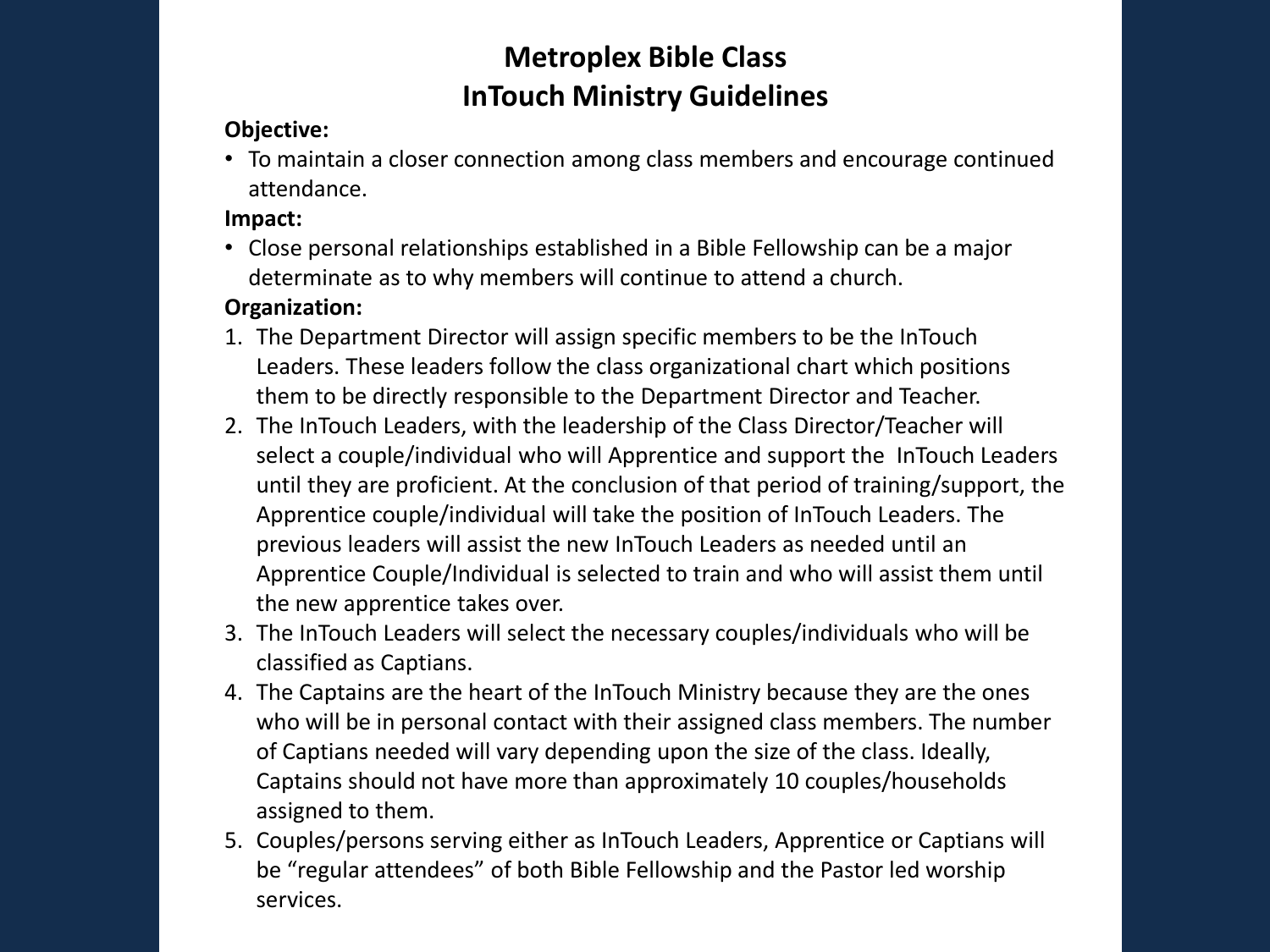#### **InTouch Leader Responsibilities**

- 1. Recruit an Apprentice Couple/Individual who will be in training for three or six months or a period of time that allows them to be proficient. (All Apprentices should be evaluated by the InTouch Leaders, Class Director, Teacher to determine the suitability of Apprentice candidates.)
	- A. Train the Apprentice Couple in the procedures of the church's record keeping system and familiarize them with church staff which works with the Metroplex Bible Fellowship.
	- B. Familiarize the Apprentice Couple with the structure of the class, its leadership and organizational structures.
	- C. At the completion of training for the apprentice, the InTouch Leader supports as the Apprentice takes the lead as InTouch Leaders.
- 2. Recruit an appropriate number of InTouch Captains.
- 3. Obtain the names of the new members from the class officer responsible for new member data transmission to the church. Assign new class members to a Captain.
- 4. There will be an ongoing review of the effectiveness of the InTouch Ministry. This will be communicated with the Department Director.
- 5. To stay in close communication with their delegated InTouch Captains.
- 6. Attend the Bible Fellowship leadership meetings when possible.
- 7. Communicate immediately any death or serious illness to the Department Director, Dr. Terry, and to Bob Neeley's administrative Assistant.

(Continued on the next slide)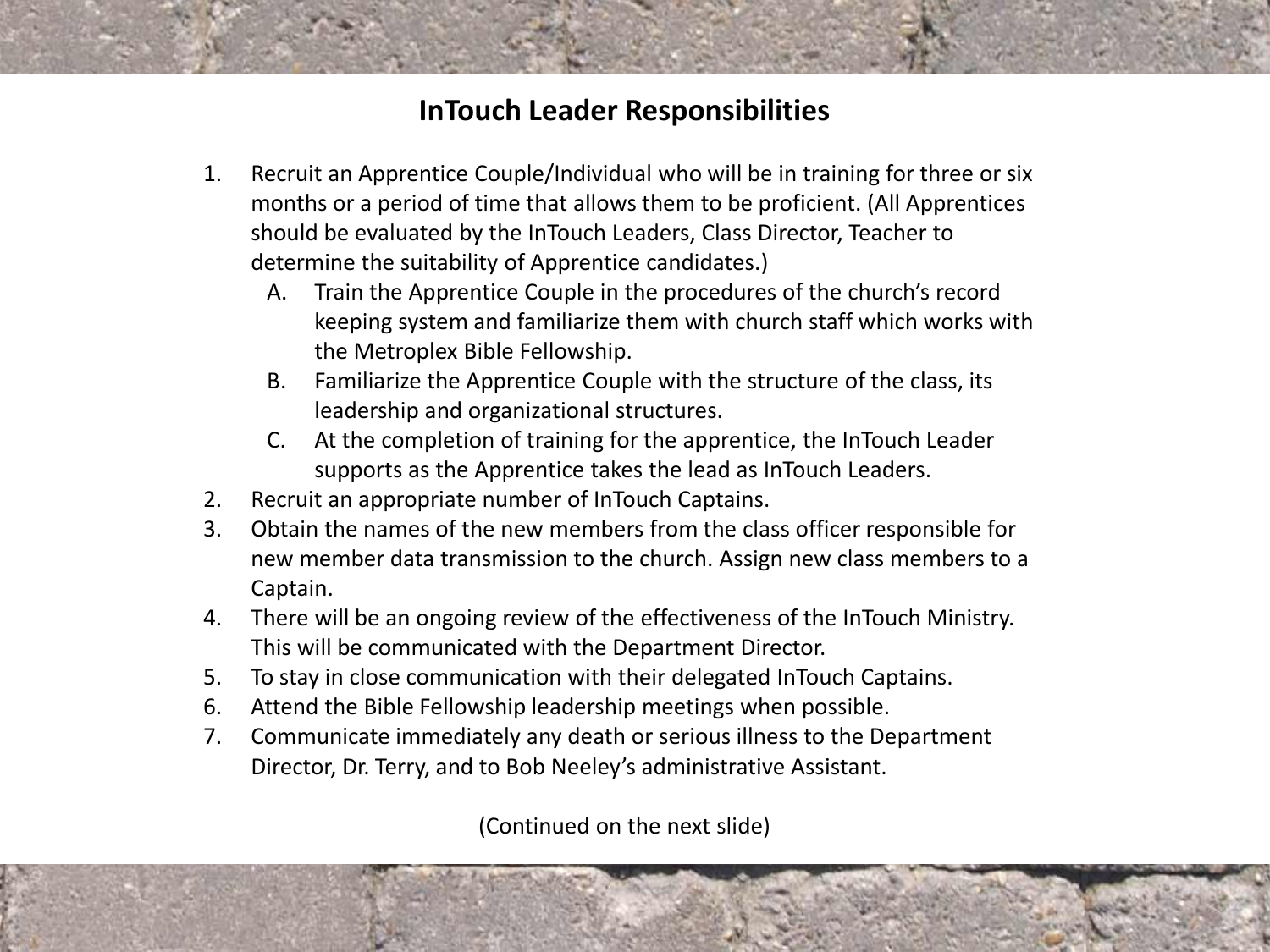#### **InTouch Leader Responsibilities (continued)**

- 8. InTouch leaders are authorized to make decisions concerning expenditures for flowers (or books in lieu of) and food requirements.
	- A. Flowers (or a book in memory of the deceased to be placed in the FBCE library):
		- i. Flowers will be provided for deaths of a class member or immediate family unit member (e.g. spouse, parents, or children).
		- ii. Flowers will be provided in the case of serious illness, injury, or treatment requiring an extended period of hospitalization.
		- iii. The current cost for flowers or books "in memory of" should in most instances not exceed \$40 (plus wire charges, if necessary).
	- B. Food will be provided when requested by the class member:
		- i. Food may be provided for deaths of a class member or immediate family unit member (e.g. spouse, parents, or children). If the family member has another church home, ask about what the home church is doing before offering food.
		- ii. Food may be provided in the case of serious illness requiring an extended period of hospitalization when deemed appropriate by the Department Director and/or the Teacher who will determine how long this service will be provided.
		- iii. InTouch leaders will coordinate food provisions with the Fellowship Coordinator.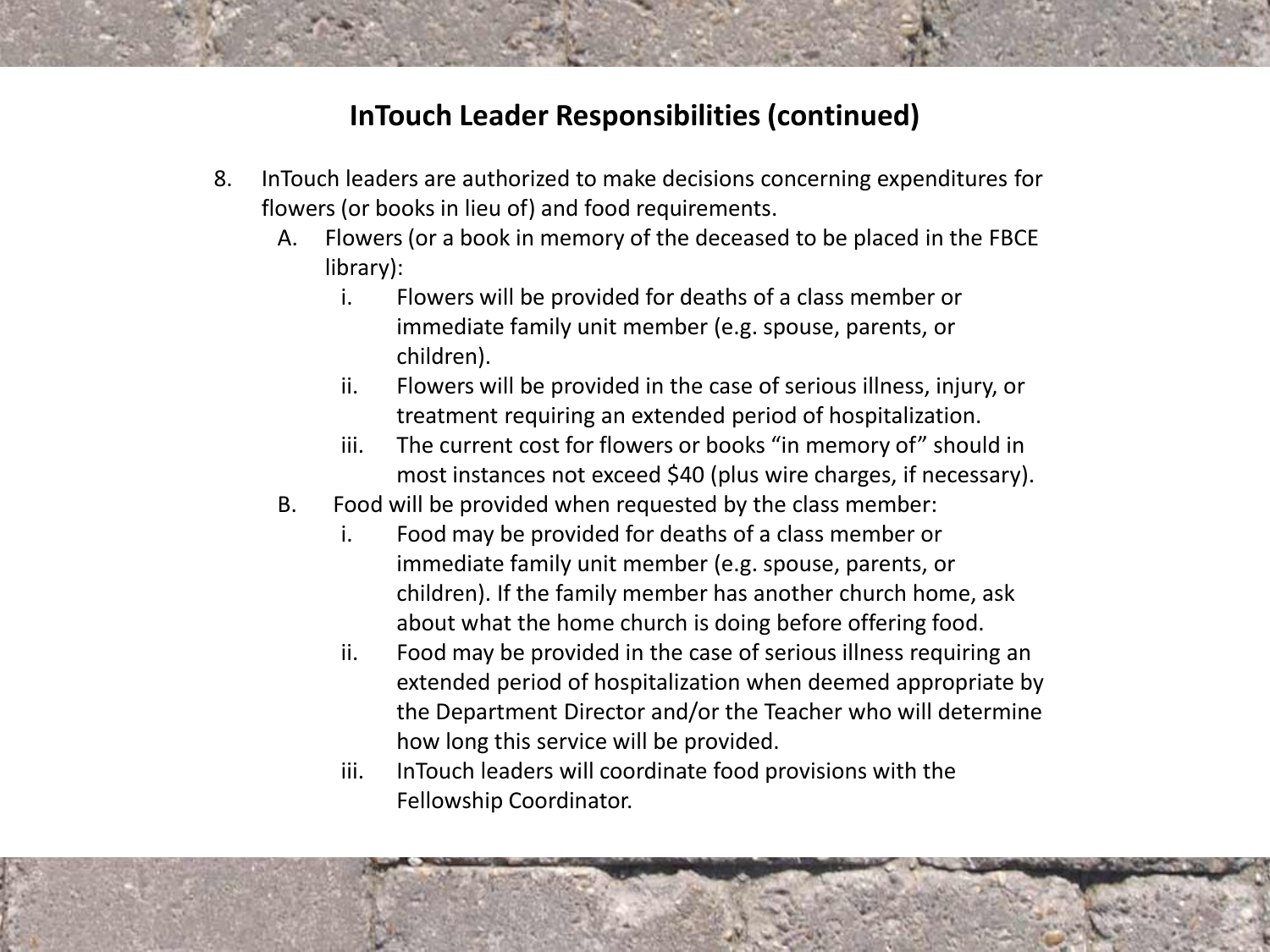#### **InTouch Captain Responsibilities**

- 1. To know their assigned class members by sight, and be familiar with the general aspects of their family so that they could introduce them to someone in general terms.
- 2. Contact class members assigned to them:
	- A. Call class members at least once every 4-6 weeks regardless of whether or not they have missed attending class.
	- B. Specific circumstances may require more frequent contact.
- 3. When necessary, provide assistance to class members in accessing services available through the church – main telephone is 817-267-3313.
	- A. Pastoral Care Rev. Bob Neely at Ext. 436. The Pastoral Care Ministry will assist members when they are facing a crises.
	- B. Intercessory Prayer ministry at the church has a direct phone line 817- 267-3001. Prayer requests can be sent electronically through use of the church website by accessing the menu item for Pastoral Care/Prayer Requests.
	- C. Questions concerning benevolence should be directed to the InTouch leaders who will communicate directly with the Department Director.
- 4. In the case of death of a class member or immediate family unit member (e.g. spouse, parents, or children); please contact your InTouch Leaders who will communicate directly with the Department Director and Dr. Terry.
	- A. Notify the InTouch Leaders with the following information:
		- i. Name of the deceased and the connection to the class.
		- ii. The time of the funeral service and family visitation.
		- iii. The city/state of funeral home  $-$  phone number, and address.
		- iv. Any other pertinent information.
	- B. If food is requested for the family, please contact the InTouch Leaders for direction.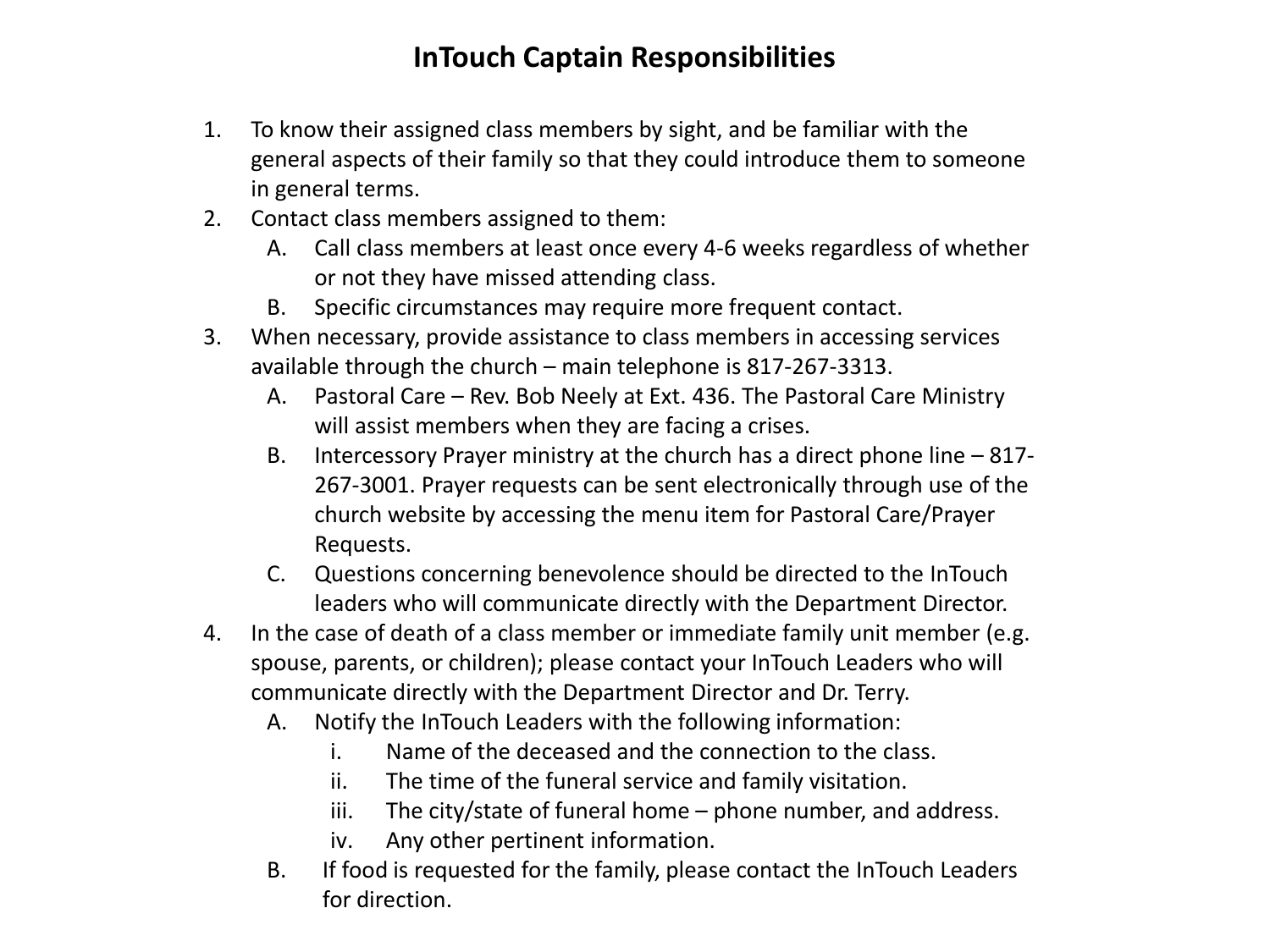#### **InTouch Captain Responsibilities (continued)**

- 5. In the case of hospitalization or extended/prolonged illness of a class member:
	- A. The Class will provide the flowers on an as appropriate basis. Please provide your InTouch Leader with the following information:
		- i. Name of the person who is ill.
		- ii. Patient's physical location for purpose of sending flowers.
		- iii. Whether or not the patient wishes to have visitors.
		- iv. Nature of the need.
		- v. Whether or not the patient wishes to share with the class the fact that they are ill.
	- B. If food is requested for the family, InTouch Captains should contact their Leaders.
- 6. Provide information for the use of church facilities and food services.
	- A. Use of church facilities contact the church administrative offices.
	- B. Use of Food Services contact the Food Service Director.
- 7. If possible, Captains should be familiar with information available on the church website should a class member need information that is readily available. The website is [www.discoverfirst.org.](http://www.discoverfirst.org/)
- 8. Captains may want to consider making it a point to pick up a copy of the prayer list after the Bible Fellowship hour with the specific idea in mind of looking to see if any of their assigned class members have a prayer need where they may be able to assist.
- 9. If a Captain needs to contact an InTouch Leader and their usual Leader is not available, they should contact the Apprentice or the former InTouch leader who is assisting the InTouch Leader:
	- A. Who will provide assistance as needed, and
	- B. Who will update the InTouch Leader when they become available.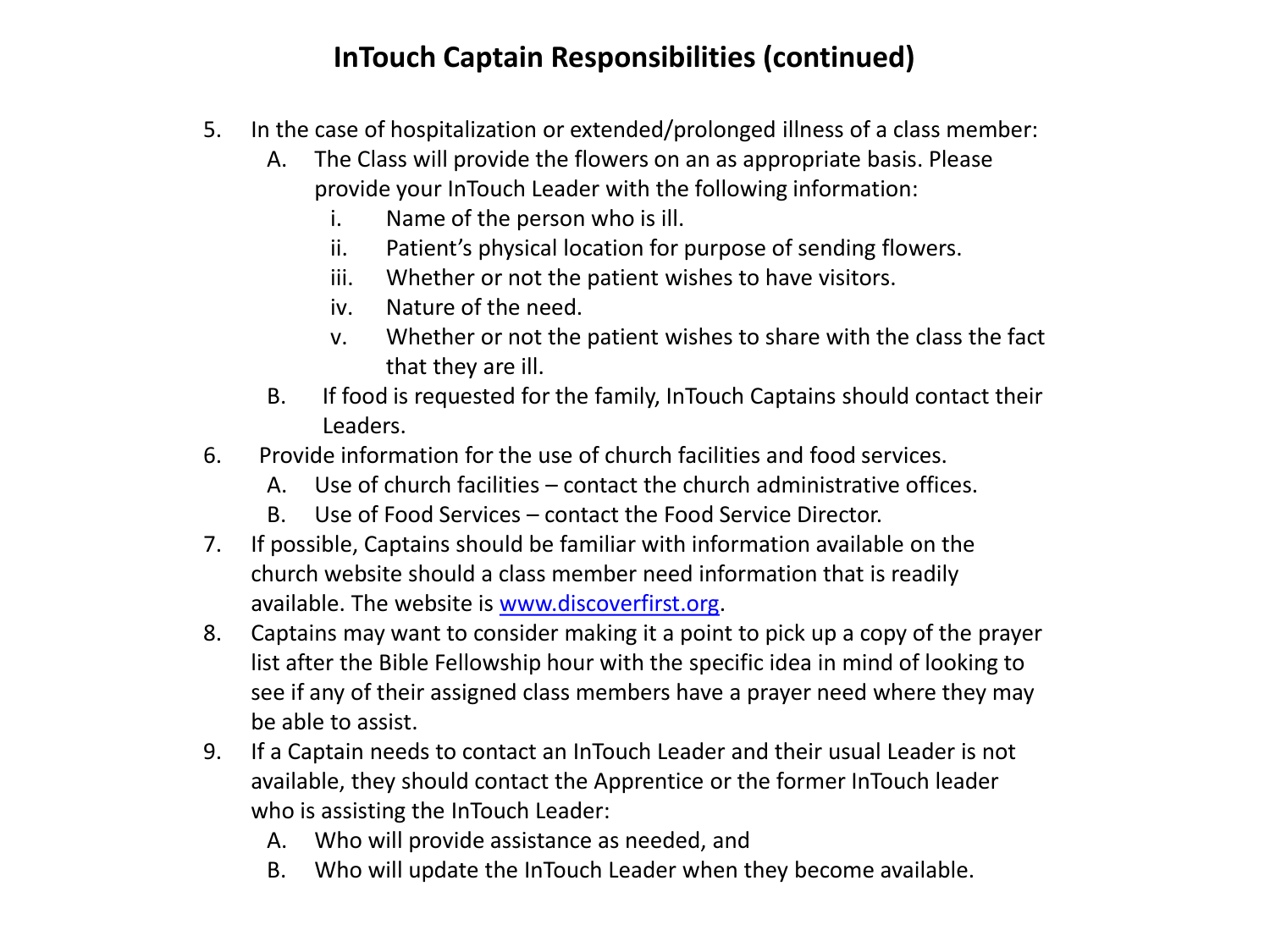#### **InTouch Captain Responsibilities (continued)**

- 10. InTouch Captains are invited to attend Bible Fellowship leadership meetings when possible.
- 11. InTouch Captains, in the course of contact with team members, should look for members who have a servant's heart who might be interested in serving as Team Captains and give those names to the InTouch Leaders.

#### **InTouch Apprentice Leaders Responsibilities**

The Apprentice Couple/Individual will be in training for three or six months or a period of time deemed necessary to become proficient.

- 1. Learn the procedures of the church's record keeping system and become familiar with the church staff which works with the Metroplex Bible Fellowship.
- 2. Become familiar with the structure of the class, its leadership and organizational structures.
- 3. At the completion of training the Apprentice will assume the role as InTouch Leaders.
- 4. The apprentice will support and act as alternate to cover responsibilities of the InTouch Leaders when the InTouch Leaders are unavailable or when designated to do so by the InTouch Leaders.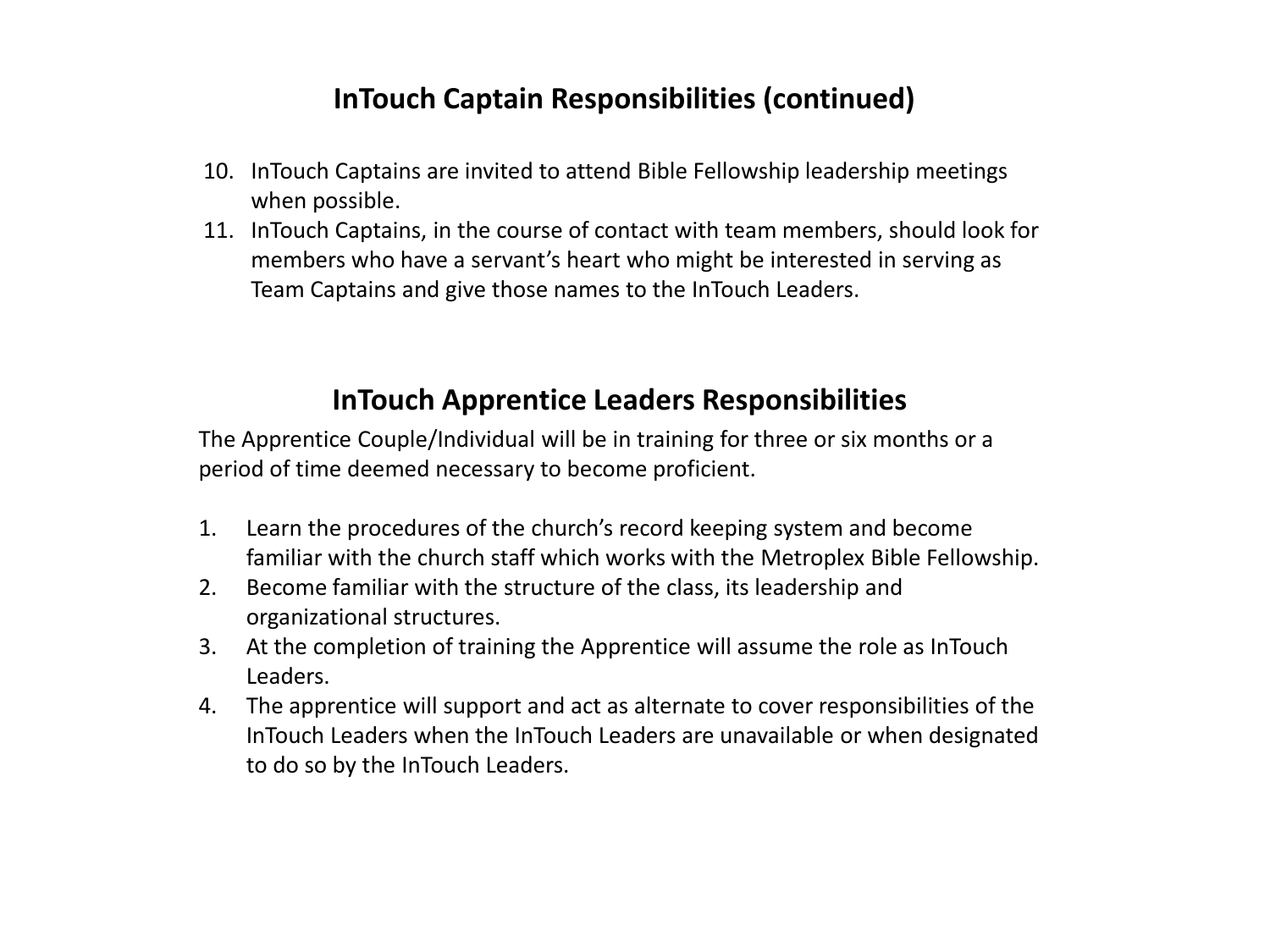### **Care Group Leader**

Care Group Leaders are a vital place in the puzzle called Bible Fellowship. They have the opportunity to make very focused and intentional investments in the lives of others through Attraction, Connection, Development.

#### **Attracting:**

• Develop strategies, plans, or events that would help identify new Prospects/Guests and invite them to join you Sunday, and for all applicable activities or events.

#### **Connecting:**

- Create a positive, pleasant, informative, ministering, and reaching attitude within the Care Group.
- Stay in contact with your Care Group, i.e., members, prospects, and associates as often as necessary.
- Contact (call, email, visit, write) every member at least once a month, checking to see how they are doing. If they have any prayer requests, or if there is a ministry need the class needs to meet. It's best to ASSUME they would want to know how to be involved. Be careful not to imply guilt or a "you are a number to us" attitude. Share prayers requests and class events/parties with them.
- Be supportive and active in attending Wednesday Night Connection a minimum of once a year.
- Plan, conduct or facilitate at least six Care Group Fellowships and/or studies a year.
- Focus on converting prospects to members of the Care Group, Class/Department and the Church. Communicate with the Department Leadership as they join at one of these levles.
- Serve as a model in meeting the needs of all Care Group members. Encouraging members to minister to one another. Keep Leadership/Staff apprized of needs and ministry opportunities.
- Serve as a model "Prayer Warrior" for your Care Group, Leadership, Church, Staff and Pastor.

#### **Development:**

- Enlist an "apprentice" Care Group Leader that can assist in the ministry needs of the group, but more importantly, that can be developed into future leadership as the Care Group grows or if new groups should be added. New Care Groups are the goal!
- Enlist other Care Group Members to participate weekly in the ministry activities and needs of the Care Group or Department.
- Attend the All appropriate Leadership meetings.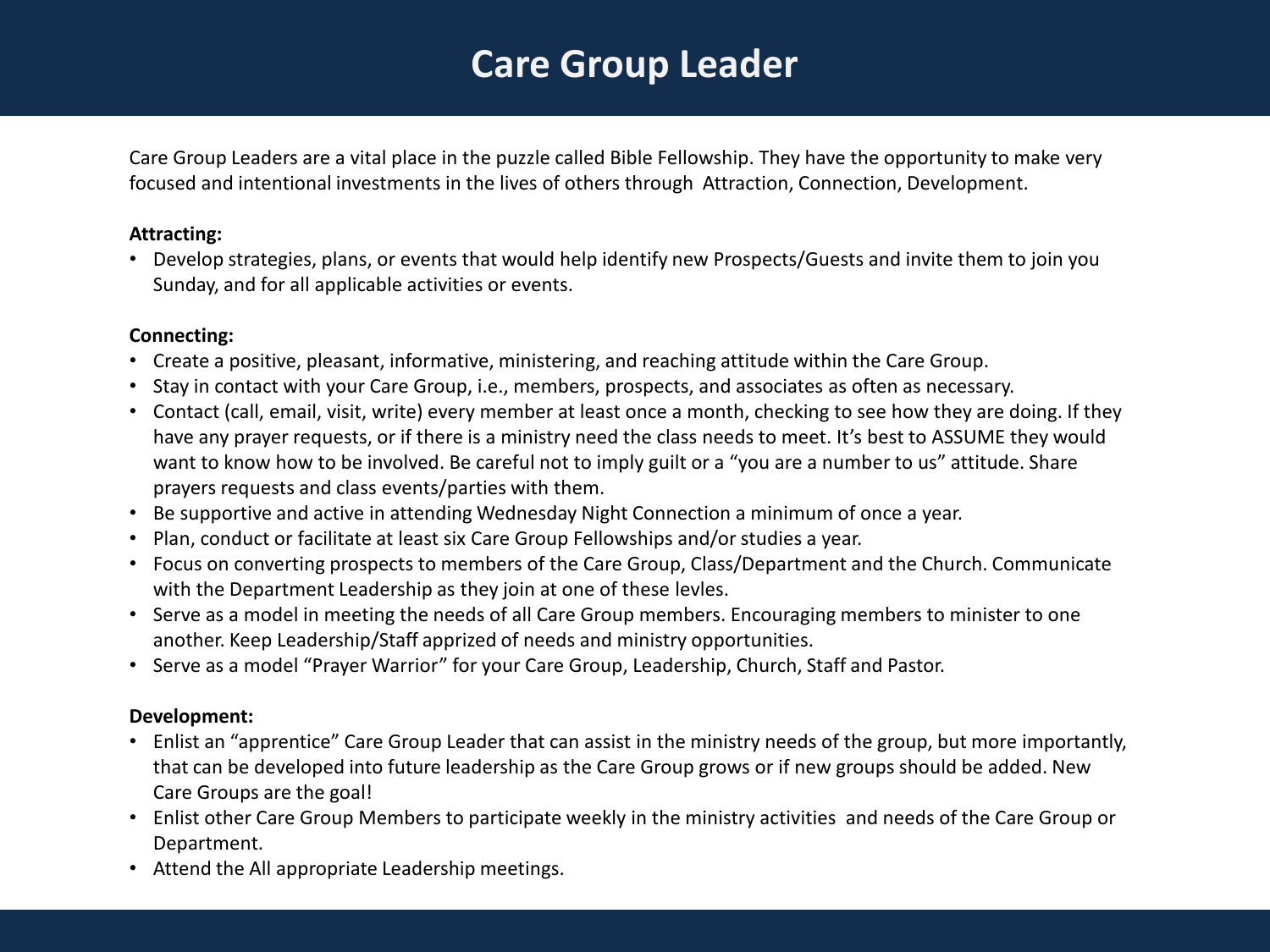# Assimilation of Members

## **1. Assimilation of Prospects from Worship Services**

- A. Guest Information
- B. Information to Staff
- C. Information to Sunday School
- D. Early Contact that Week

## **2. Assimilation from General to Active**

- A. Sunday School Class
- B. Week Day Bible Studies
- C. Sunday School Class Fellowship
- D. Vacation Bible School
- E. Special Programs (music/camp)

## **3. Assimilation Process for New Members**

- A. New Member Orientation
- B. Enrolled in Sunday School
- C. Discipleship Training
- D. Choral Activities
- E. Adjunct Fellowships Groups